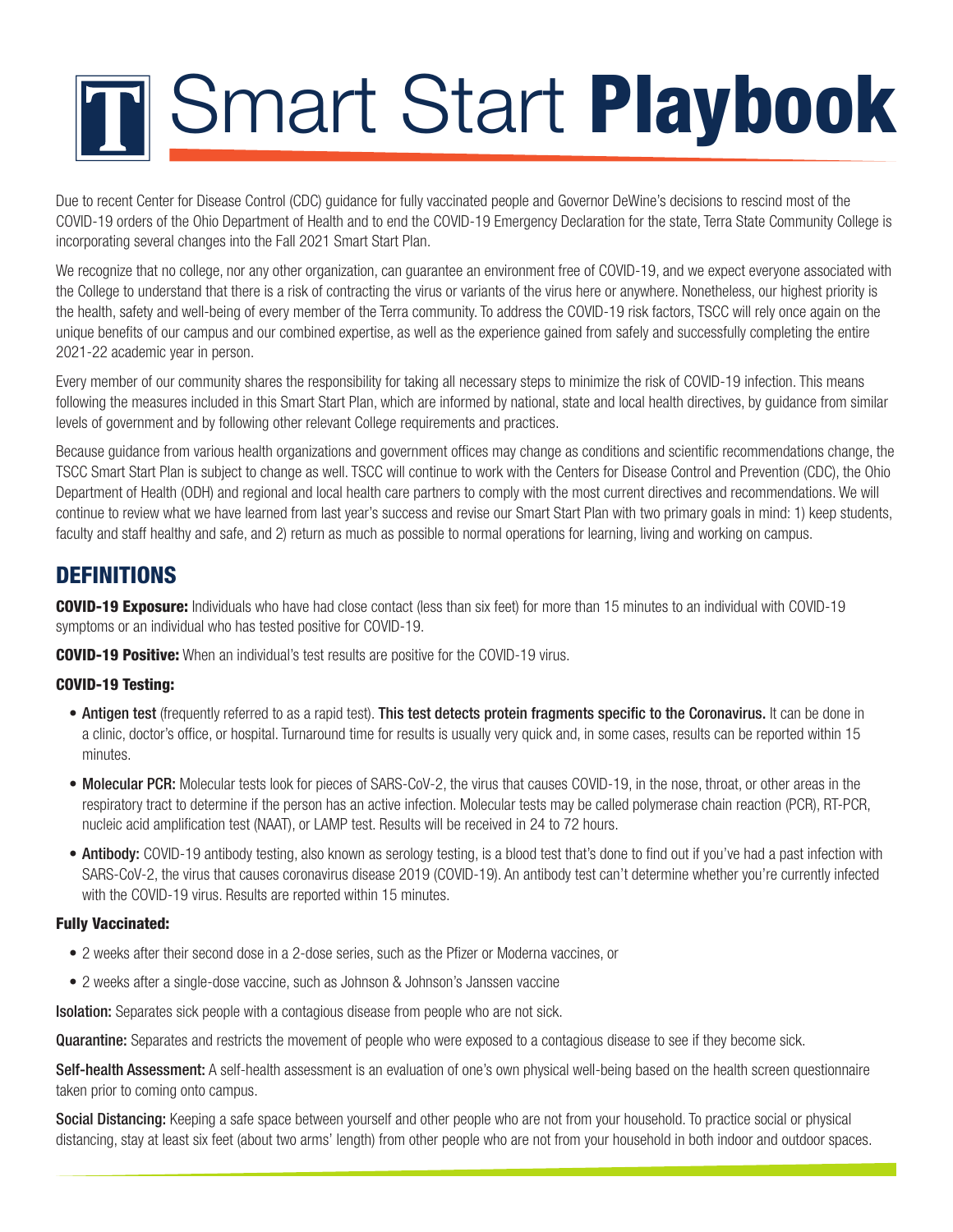## VACCINATIONS

Approved vaccines are effective in protecting vaccinated people against COVID-19, and the CDC emphasizes the following regarding COVID-19 vaccine efficacy:

- All COVID-19 vaccines currently available in the United States are effective at preventing COVID-19 as seen in clinical trial settings.
- Research provides growing evidence that mRNA COVID-19 vaccines offer similar protection in real-world conditions.
- COVID-19 vaccination is an important tool to help stop the COVID-19 pandemic.
- COVID-19 vaccination helps protect people from getting sick or severely ill with COVID-19 and might also help protect people around them.
- To receive the most protection, people should receive all recommended doses of a COVID-19 vaccine.
- Some people who are fully vaccinated against COVID-19 will still get sick because no vaccine is 100% effective. Experts continue to monitor and evaluate how often this occurs, how severe their illness is, and how likely a vaccinated person is to spread COVID-19 to others.
- CDC recommends you get a COVID-19 vaccine as soon as one is available to you.

Based on these facts, conclusions and insights, Terra State Community College is strongly encouraging Faculty, Staff, and Students (FS&S) to get fully vaccinated. TSCC is encouraging FS&S to share their proof of vaccination with the COVID Coordinator in order to follow the Safety Plan policies permitted for the fully vaccinated. Students can email images of completed vaccine cards to COVID@terra.edu.

## CURRENT CDC GUIDANCE

On July 27, 2021, CDC announced updated Guidance for COVID-19 Prevention Strategies. Among strategies to prevent COVID-19, CDC recommends all unvaccinated people wear Face Coverings in public indoor settings. Based on emerging evidence of the B.1.617.2 (Delta) variant, CDC also recommends that fully vaccinated people wear Face Coverings in public indoor settings in areas of substantial or high transmission. Terra State Community College will follow the recommendation of the CDC based upon the Transmission Level for Sandusky County. To see the level of community transmission in our county, visit COVID Data Tracker.

| Indicator - If the two<br>indicators suggest different<br>transmission levels, the higher<br>level is selected | Low<br><b>Transmission</b><br><b>Blue</b> | <b>Moderate</b><br><b>Transmission</b><br>Yellow | <b>Substantial</b><br><b>Transmission</b><br><b>Orange</b> | High<br><b>Transmission</b><br>Red |
|----------------------------------------------------------------------------------------------------------------|-------------------------------------------|--------------------------------------------------|------------------------------------------------------------|------------------------------------|
| Total new cases per<br>100,000 persons in the<br>past 7 days                                                   | $0 - 9.99$                                | 10-49.99                                         | 50-99.99                                                   | $\geq 100$                         |
| Percentage of NAATs <sup>1</sup><br>that are positive during<br>the past 7 days                                | $0 - 4.99%$                               | 5-7.99%                                          | 8-9.99%                                                    | $\geq 10.0\%$                      |

- High Level Transmission: Face Coverings required indoors by everyone regardless of vaccination status. Face Coverings required in crowded outdoor setting or during activities that involve sustained close contact with other people who are not fully vaccinated.
- Substantial Level Transmission: Face Coverings required indoors by everyone regardless of vaccination status. Face Coverings required in crowded outdoor setting or during activities that involve sustained close contact with other people who are not fully vaccinated.
- Moderate Level Transmission: Face Coverings required indoors by unvaccinated persons. Face Coverings optional for vaccinated persons.
- Low Level Transmission: Face Coverings required indoors by unvaccinated persons. Face Coverings optional for vaccinated persons.

Please visit the CDC COVID-19 Data Tracker for daily updated case information: https://covid.cdc.gov/covid-data-tracker/#county-view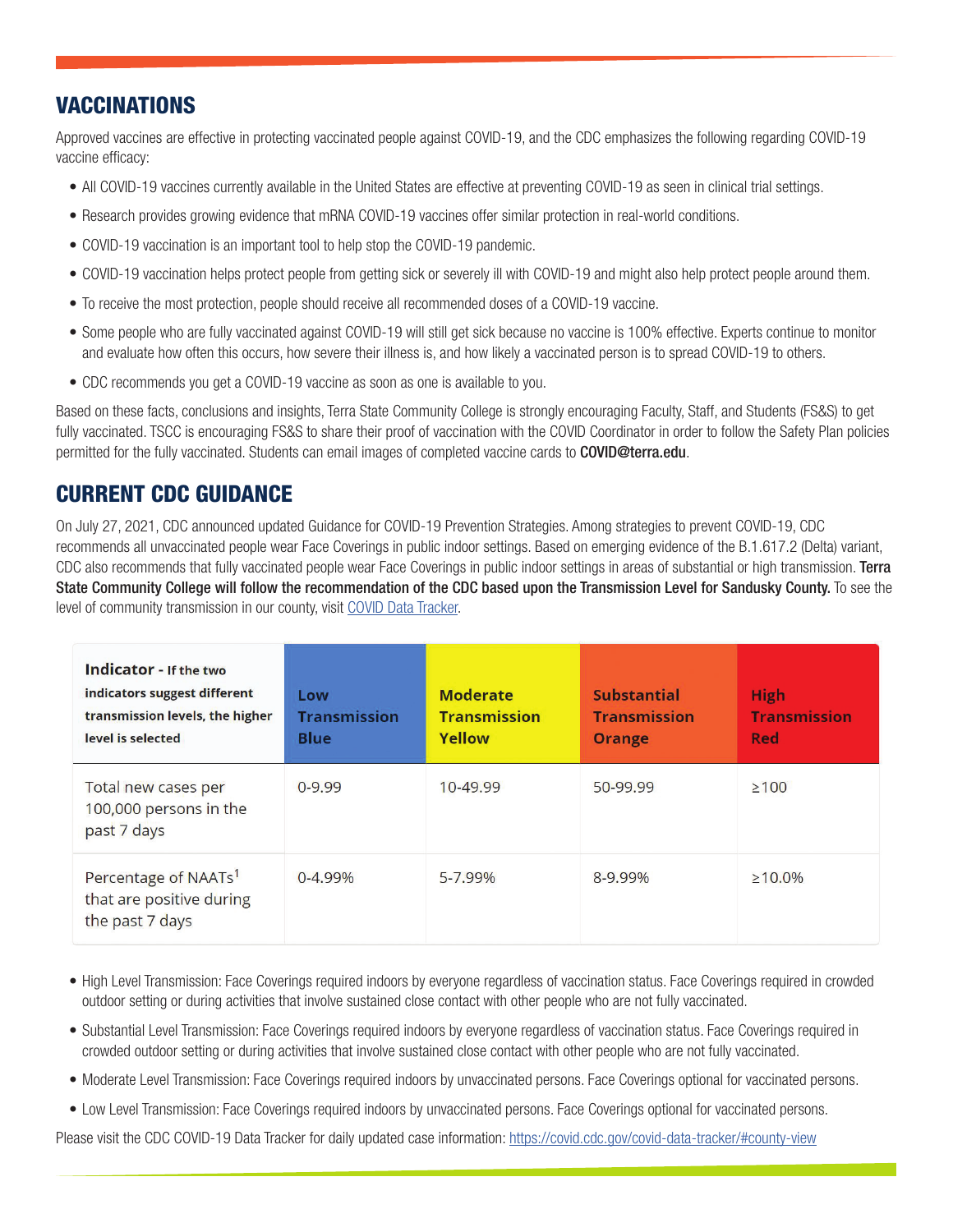# RESPECTING CHOICES AND BEING A KIND AND CARING COMMUNITY

The College recognizes that not everyone in our community may be vaccinated. Please respect individual choices and be sensitive to students and colleagues on campus who are wearing a face covering or practicing other forms of health protection regardless of their vaccination status.

A summary of campus safety measures that will be in place for fall semester is as follows:

#### If Sandusky County is Listed in High or Substantial Transmission Level, Then:

- Face Coverings WILL BE REQUIRED indoors for all students, faculty, staff, and visitors regardless of vaccination status. Face Coverings required in crowded outdoor setting or during activities that involve sustained close contact with other people who are not fully vaccinated.
- Practice Physical distancing.
- May be required to quarantine if exposed to an individual who tests positive for COVID-19.

#### If Sandusky County is Listed in Low or Moderate Transmission Level, Then Fully Vaccinated Students, Faculty and Staff:

- Are not required to wear face coverings indoors or outdoors.
- Are exempt from distancing guidelines.
- Are not required to quarantine if exposed to an individual who tests positive for COVID-19.

#### If Sandusky County is Listed in Low or Moderate Transmission Level, Then Unvaccinated Students, Faculty and Staff:

- Are required to wear face coverings and maintain distancing (six feet) at all times indoors, except when with roommates or suite mates in residence halls and apartments, alone in an office, or in a cubicle six feet from others. Distancing is not required in classrooms and laboratories where seating may be less than six feet apart.
- Residential students are expected to isolate if they test positive for COVID-19, unless there are extenuating circumstances.
- Residential students are expected to quarantine if they are contact traced (exposed to an individual who tests positive for COVID-19), unless there are extenuating circumstances.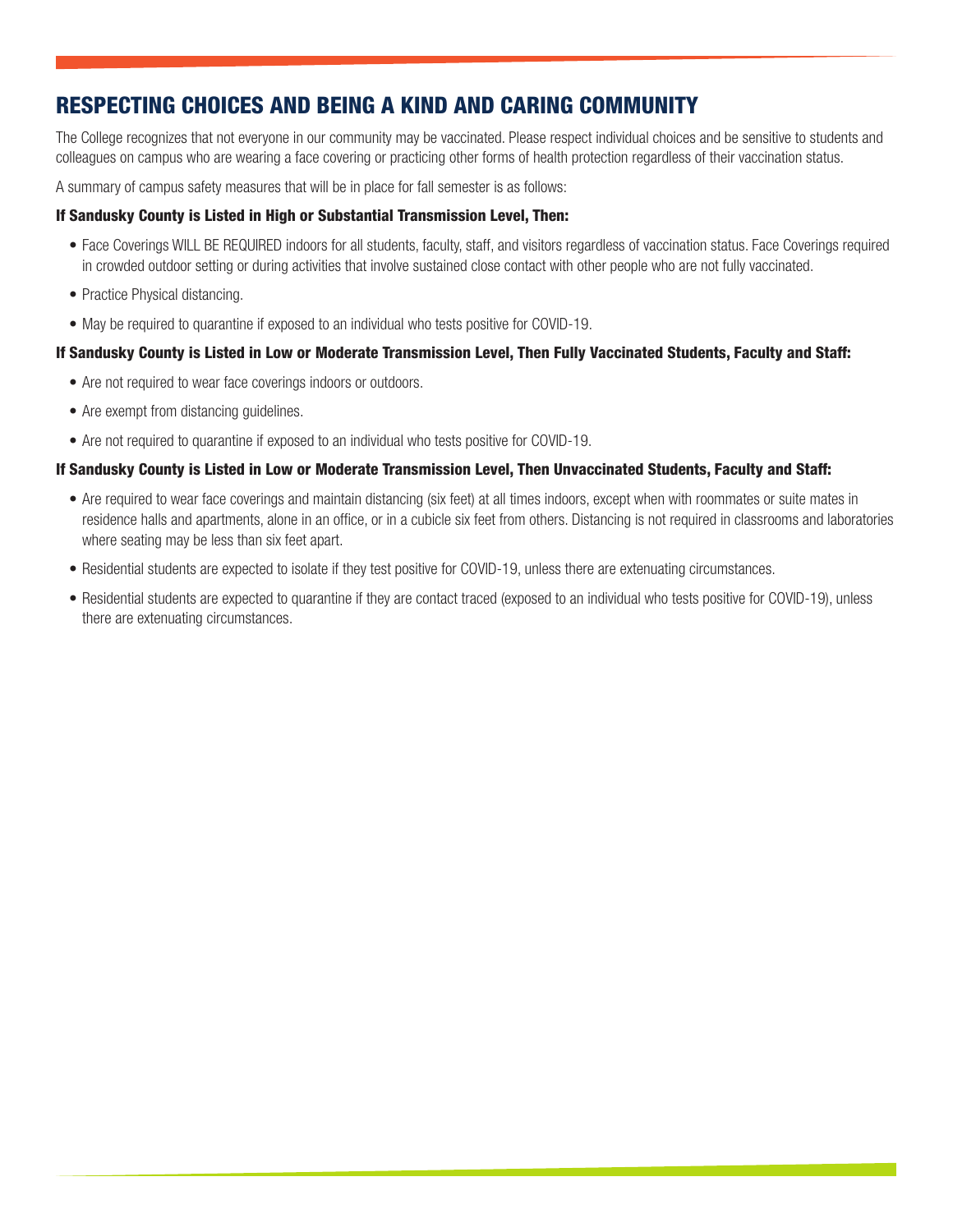## IF SANDUSKY COUNTY IS LISTED IN LOW OR MODERATE TRANSMISSION LEVEL

#### Face Coverings

FS&S, guests, visitors, vendors and contractors who are fully vaccinated are not required to wear face coverings.

FS&S, guests, visitors, vendors and contractors who are unvaccinated are required to wear face coverings indoors at all times. Face coverings will be available (at no cost) at every entrance to each building on campus. The following exceptions for face coverings for unvaccinated persons apply:

- Employees in a cubicle six feet from others or working alone in their offices.
- Students in their residence hall room when alone or with roommates or suite mates only.
- While participating in activities in which a face covering cannot be worn or would prohibit respiratory function (like eating, drinking, playing a musical instrument or singing, strenuous exercising, playing sports).
- Individuals with a federally recognized disability and an accommodation that prevents them from wearing a face covering or exceptions from state government or other federal guidelines. Students should contact Disability Services for more information. Employees should contact Human Resources for more information.

In general, **unvaccinated** FS&S do not need to wear face coverings when indoors and outdoors. However, if there is substantial to high transmission of COVID-19 in our region, TSCC may follow the CDC recommendation that people wear face coverings in crowded indoor and outdoor settings or during activities that involve sustained close contact with other people who are not fully vaccinated.

Face coverings are available for free at the entrances of every Building entrance on campus.

#### **Distancing**

FS&S, guests, visitors, vendors and contractors who are **fully vaccinated** are not required to social distance indoors in campus buildings and in outdoor settings.

FS&S, guests, visitors, vendors and contractors who are *unvaccinated* should continue to practice physical distancing at all times indoors, except when with roommates or suite mates in residence halls and apartments, or in classrooms and laboratories where seating may be less than six feet apart.

#### HYGIENE

Hand Hygiene:

- Frequent hand washing with soap and water for at least 20 seconds.
- Cover coughs and sneezes with a tissue or use the inside of an elbow.
- Use hand sanitizer that contains at least 60% alcohol.

#### CLEANING AND DISINFECTION

- Place hand sanitizer in high contact areas of all buildings, classrooms, dining areas and work stations.
- Place surface cleaning products in all bathrooms, classrooms and other shared facilities (e.g. copy machines, coffee stations, etc.) for wiping down surfaces touched before and after every use.

## PLASMA AIR NEEDLEPOINT BIPOLAR IONIZATION TECHNOLOGY

Plasma Air Bipolar Ionization (also called needlepoint bipolar ionization) technology installed in all Terra Campus Buildings to generate positively and negatively charged particles. This technology helps in removing viruses, including SARS-2-CoV, the virus that causes COVID-19, from the air, to facilitate surface disinfection of surfaces within a treated area. The research indicated a 99% air and 80% surface disinfection rate within 10 minutes. Plasma Air is safe for humans, produces no ozone and is virtually maintenance free.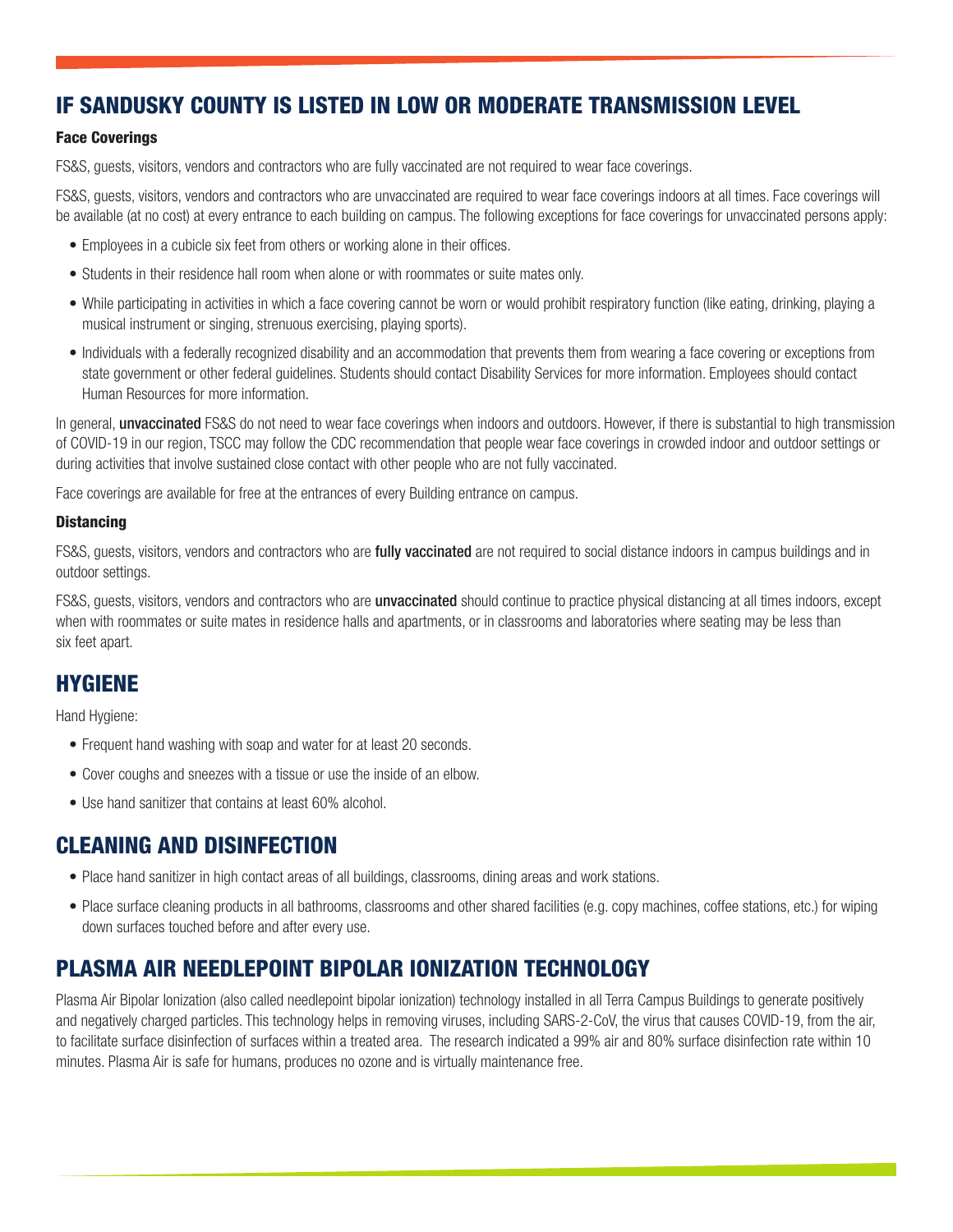## OZONE GENERATORS

Ozone generators simulate a process found in nature that takes O2 Oxygen Molecules and converts them to O3 Ozone Molecules. This extra Oxygen Atom acts as a powerful oxidizer with an unsurpassed ability to kill mold, bacteria, and viruses. This process is natural, safe, and has been used in hospitals and buildings for decades.

## COVID-19 TESTING

Terra State will offer COVID-19 Testing free for all Faculty, Staff and Students. Testing will be available on Tuesdays from 9:00 to 10:30 AM and 3:30 to 5:00 PM. Please email **COVID19Testing@terra.edu** to schedule an appointment, questions regarding testing, or to set up an alternative testing time.

#### Symptomatic Testing Protocol

Testing is available on campus for any FS&S who develops COVID-19 symptoms.

Students who are symptomatic and request testing should contact COVID19Testing@terra.edu for guidance. Terra State Community College will conduct the rapid testing and communicate the test results.

For persons who test positive, Terra will ask the person to submit to a PCR test to receive a laboratory confirmation by either ProMedica or The Bellevue Hospital. Terra will collect and log the appropriate information through contact tracing protocols. This information will be shared with the COVID Coordinator and the COVID Coordinator will provide further instruction based upon the responses received from the positive person.

# QUARANTINING AND ISOLATING

FS&S who have COVID-19 symptoms or have tested positive for COVID-19 will follow the College's requirements to self-isolate or isolate. Isolation is used to separate people infected with the virus (those who are sick with COVID-19 and those with no symptoms) from people who are not infected. Unvaccinated residential students are permitted to isolate off campus if they test positive for COVID-19, unless there are extenuating circumstances preventing them from moving off campus to isolate.

Quarantine is used to keep someone who might have been exposed to COVID-19 away from others. Fully vaccinated FS&S are not required to quarantine if exposed to an individual who tests positive for COVID-19. Unvaccinated residential students are permitted to quarantine off campus if they are contact traced (exposed to an individual who tests positive for COVID-19), unless there are extenuating circumstances preventing them from moving off campus to quarantine.

FS&S who are required to isolate or quarantine will do the following:

- FS&S should not go to class, work, lab or participate in campus activities.
- FS&S should work or study remotely from home or campus location.
- Avoid non-essential travel on or off campus.
- Do not share cups, utensils or other similar items.
- Avoid personal contact with others (shaking hands, hugging, kissing) and maintain physical distance of six feet or more. Students in isolation or quarantine for several class days will coordinate electronically with their professors and academic dean's office for assistance with remote learning. This might involve recorded lectures, the use of synchronous video calls into the classroom, and/or individual interaction with the faculty member via email, a phone call or video discussion. Academic and student support services will continue to be offered.

In accordance with applicable federal, state and local laws and regulations, TSCC will notify local health officials, faculty, staff and students immediately of any case of COVID-19 while maintaining confidentiality in accordance with the Americans with Disabilities Act (ADA), Family Education Rights and Privacy Act (FERPA) and other applicable laws and regulations.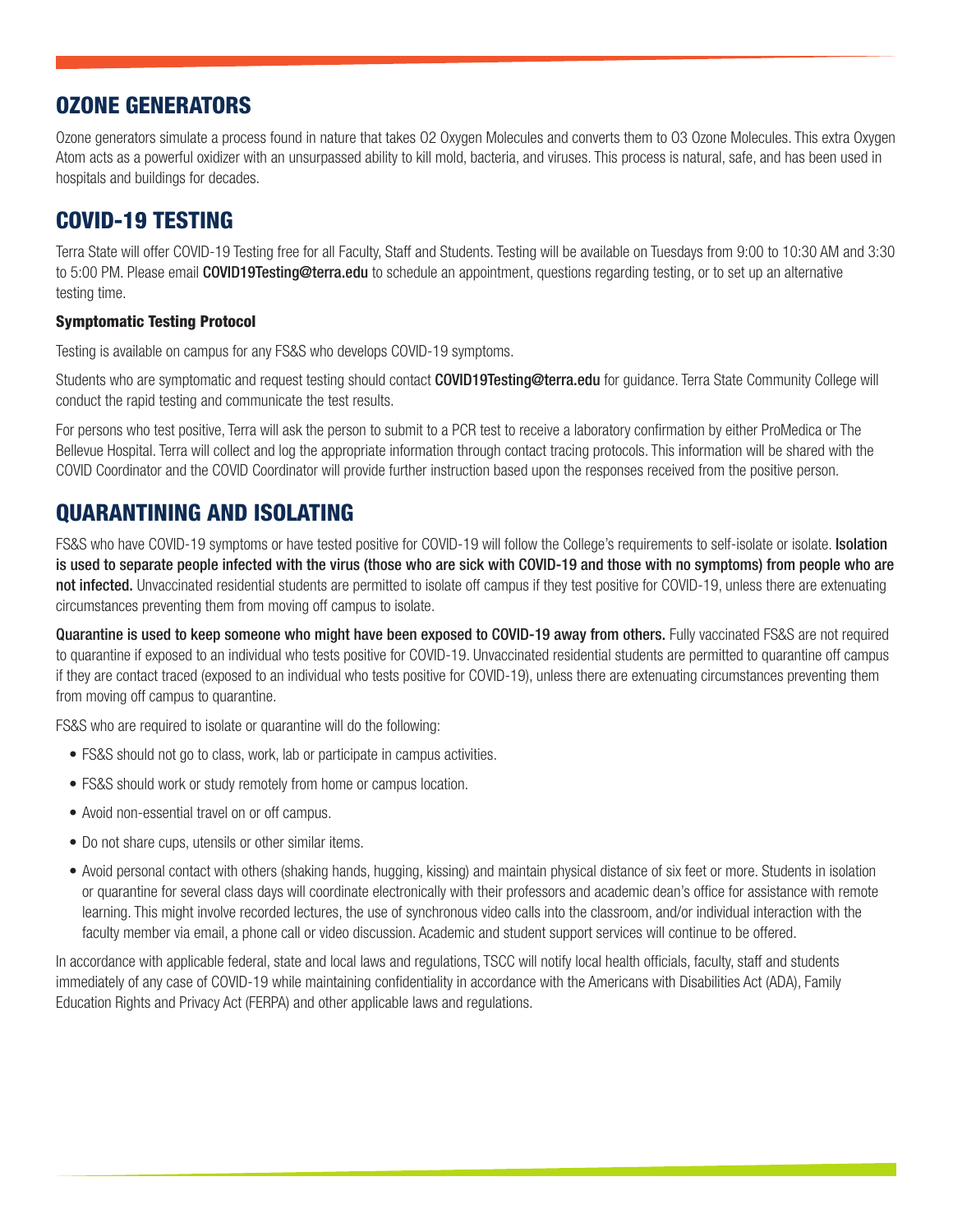## CONTACT TRACING

FS&S with a positive COVID-19 test will be interviewed about the persons they encountered for the three days prior to the positive test or the three days prior to experiencing signs of COVID-19, using whichever date is earliest. Anyone encountered who is unvaccinated, if they can be identified and located, will:

- Quarantine if recommended by local public health officials.
- Follow campus health and safety measures.
- Complete COVID-19 testing if requested.

## SAFE CLASSROOMS AND LABS

- Seating in classrooms will return to normal arrangements that may not permit six feet of social distancing between students.
- Unvaccinated students are recommended to wear face coverings in the campus classrooms and labs. Also, some academic programs may require unvaccinated students to follow additional health and safety protocols in laboratory, clinical, or internship situations.
- Cleaning supplies will be available in each classroom and laboratory.

#### ENGAGING CAMPUS LIFE

#### Residence Hall and Apartments

- Unvaccinated students are not expected to wear a face covering or social distance in their residence hall room.
- Social distancing and face coverings are recommended for unvaccinated students in all other public areas of the residence hall and apartment– hallways, common spaces, etc.
- Registered guests are permitted. Sunday-Thursday from 10:00 AM to 11:00 PM and Friday- Saturday from 10:00 AM- 12:00 AM (overnight guests are permitted on Friday and Saturday ONLY).

#### CAMPUS DINING

Campus Dining will offer a full scope of dining services in accordance to CDC standards for COVID-19.

#### STUDENT ORGANIZATIONS

Students participating in events and organization activities are expected to follow general safety guidelines regarding face coverings and distancing. The planners of these activities should anticipate that some students will be unvaccinated, which will require these students when indoors to wear facial coverings and to maintain social distance.

#### **ATHLETICS**

Athletic teams will develop safety policies that are based on OCCA guidelines for Fall 2021 which are forthcoming.

#### GUIDANCE COMPLIANCE

We will monitor and evaluate our safeguards and measures, continuously updating them to ensure that they are following current guidance from federal and state governments and the local health department.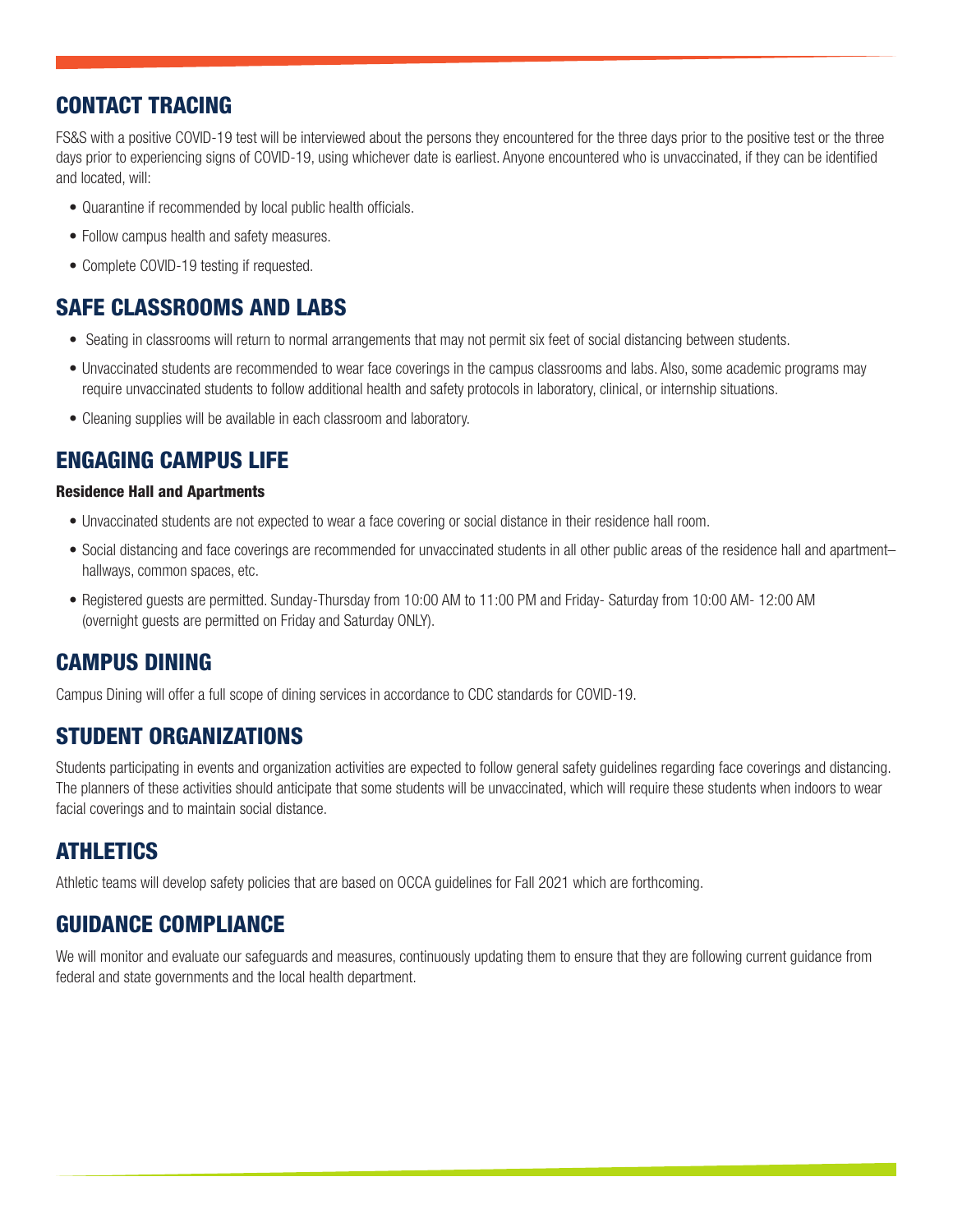#### IMPLEMENTATION

- COVID Point of Contact Jennifer Kin, Campus Safety Manager and COVID Coordinator, will serve in this role and respond to general COVID-19 concerns from the campus community and guests. She can be reached at **COVID@terra.edu** or jkin01@terra.ed.
- For specific questions about the COVID-19 safeguards and measures being implemented, please connect with the following campus areas:

Academic Advisors: AcademicAdvisors@terra.edu Accounts Payable: ap@terra.edu • 419.559.2170 Admissions: admissions@terra.edu • 419.559.2349 Athletics: Athletics@terra.edu • 419.559.2302 Bookstore: tscc@bkstr.com • 419.559.2336 Business Services: FinSvcs@terra.edu • 419.559.2370 **Campus Safety:** Security@terra.edu • 419.559.2253 Cashier's Officer: cashier@terra.edu • 419.559.2329 Community Education (Kern Center): kern@terra.edu • 419.559.2464 Counseling: counseling@terra.edu • 419.559.2367 Disability Services: disabilityservices@terra.edu • 419.559.2200 Event Services: neeleycenter@terra.edu • 419.559.2115 Facilities: Plant\_Operations@terra.edu • 419.559.2393 Financial Aid: FinancialAid@terra.edu • 419.559.2344 Housing: housing@terra.edu • 419.559.2160 Human Resources: HR@terra.edu • 419.559.2180 Lifelong Learning & Life Scholars: learn@terra.edu • 419.559.2255 Marketing & Public Relations: marketing@terra.edu • 419.559.2109 Student Affairs: StudentAffairs@terra.edu • 419.559.2360 Student Records: recordsdept@terra.edu • 419.559.2405 Student Success/Academic Service Center: academicservicecenter@terra.edu • 419.559.2139 Terra College Foundation: foundation@terra.edu • 419.559.2161 Treetops Café: Treetops@terra.edu • 419.559.2323